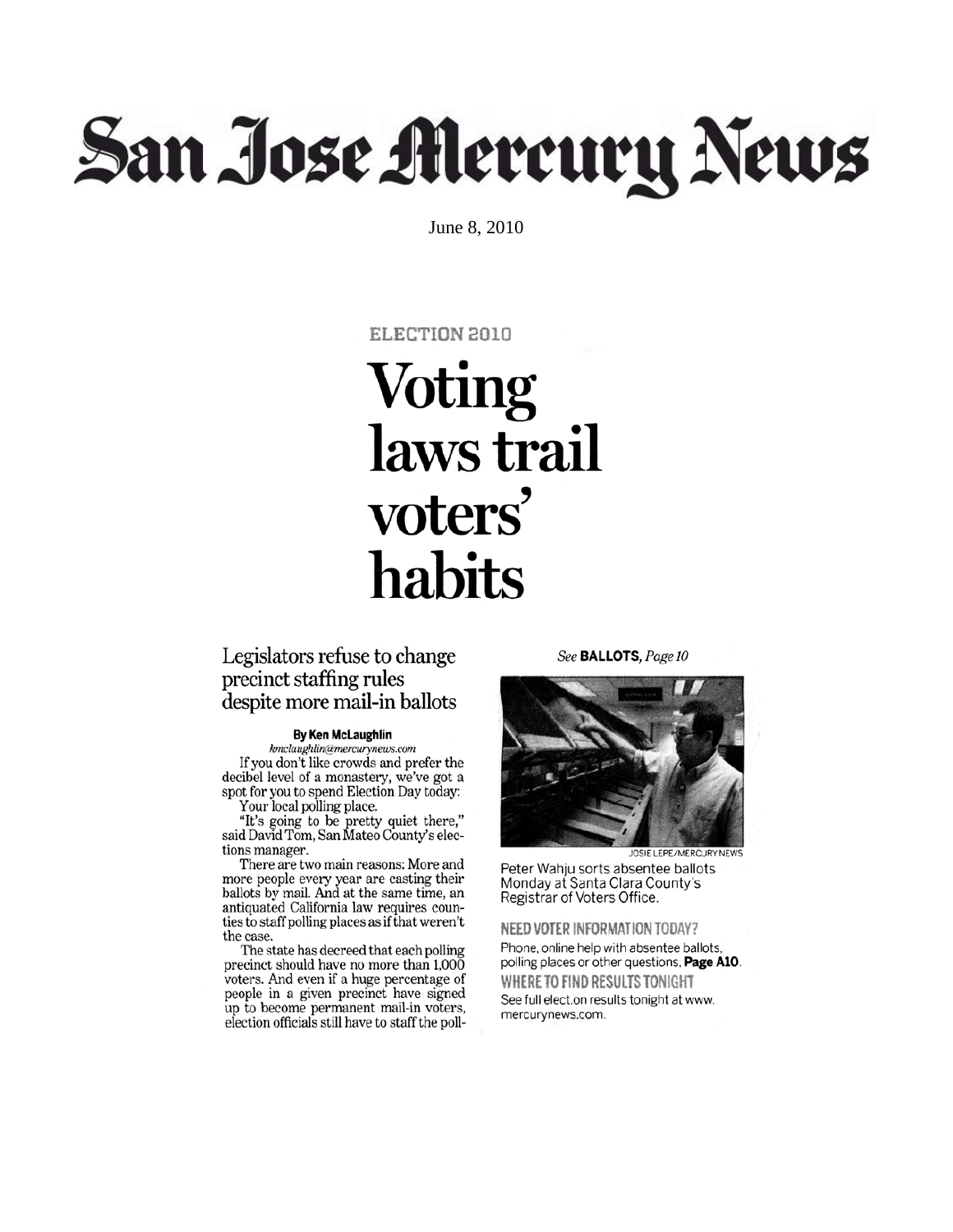## **Ballots**

### Continued from Page 1

 $1,000$  potential voters  $$ rather than, say, only 300 who might actually turn up in person.

ers, who each make between \$100 and \$150 per day, are required at each polling place. Tom said.

Since 2005, election officials have tried to push a budget. bill through the Legislature allowing for the new reality that millions of Californians vote by mail. But the bill failed because both Republiit, for different reasons.

Many Democrats opposed the bill - sponsored by Democratic Sen. Debra Bowen, now California's secretary of state - because they believed it would make it less convenient to vote and cut down on for poll workers," Tom said. the number of Democrats doing so. Republicans objected doing nothing."

because they thought it would encourage even more mail-in voting; many in the GOP believe that gives an advantage to the Democrats, who have ing place as if there were a reputation for not going to the polls in person as much as Republican voters.

State Sen. Joe Simitian, D-Palo Alto, pushed through A minimum of four work- a watered-down version of Bowen's bill in 2008, but Gov. Arnold Schwarzenegger vetoed it along with a raft of other bills in an effort to get legislators to focus on the

> Now Simitian's trying again, but some election officials say his bill, SB1342, doesn't go far enough.

Local registrars estimate cans and Democrats opposed that making a simple fix in the election code could shave election costs by 20 to 30 percent at a time local governments are cutting police, fire and health care services and laying off workers.

"It's not even so great "They're just sitting around

## **VOTER INFORMATION**

Today is Election Day, and polls throughout the state will be open from 7 a.m. to 8 p.m.

If you haven't sent in your mail-in ballot yet, you can bring it to any polling place. During business hours, you also may drop off your ballot at the Santa Clara County government center at 70 West Hedding St. in San Jose; the county registrar's office at 1555 Berger Drive in San Jose; or any of the 15 city halls in the county.

Don't mail the ballot because if it arrives after 8 p.m. today, it's not going to be counted.

For more information, visit the registrar's website at www. sccvote.org or call 408-299-8683

#### FOR VOTER INFORMATION IN OTHER COUNTIES:

Alameda County, www.acgov.org/rov. 510-267-8683

San Mateo County, www.shapethefuture.org, 650-312-5222

Santa Cruz County, www.votescount.com, 831-454-2060

San Benito County, www.sbcvote.us, 831-636-4016

Monterey County, www.montereycountyelections.us, 831-796-1499

The situation is even crazier in Santa Clara County, where seven out of 10 voters are registered for permanent sense in Sacramento," said

plenty of quiet polling places around the county.

"There is no common mail ballots. That makes for Gail Pellerin, vice president

of the California Association whelming number of voters of Clerks and Election Officials.

Pellerin, who is also Santa Cruz County's elections chief. said legislators are carrying the "convenience" argument way too far.

"Just like Sarah Palin could see Russia from her house, many legislators want to make sure people can see a bers of voters in each district.<br>polling place from their front That, he said, would also fix vard." she quipped.

Pellerin acknowledges the complaints of critics that amending state law to allow for smaller precincts would likely spread out polling places. But, she said, that won't be a great inconvenience to most of the voters who still prefer to cast their ballots the old-fashioned way.

"We're not living in Mayberry anymore," she said. "We used to go to Mildred's house down the street to vote, and it was all sweet and wonderful. But we're living in a different world."

Besides, she said, the over- 408-920-5555.

don't even walk to the polls - they drive.

When Simitian three years ago tried to push through a bill similar to Bowen's original bill, he gave up in the face of opposition from both parties.

So he instead created a bill aimed at equalizing the numanother situation that vexes voters: When the number of people in a precinct falls below 250, counties can force all voters there to use mail-in ballots.

In an interview late Monday, Simitian conceded that a more sweeping solution like the one Bowen proposed would make more sense because it would save counties hundreds of thousands of dollars each election.

"But," he said, "a more ambitious bill is just not politically viable at this time.

Contact Ken McLaughlin at